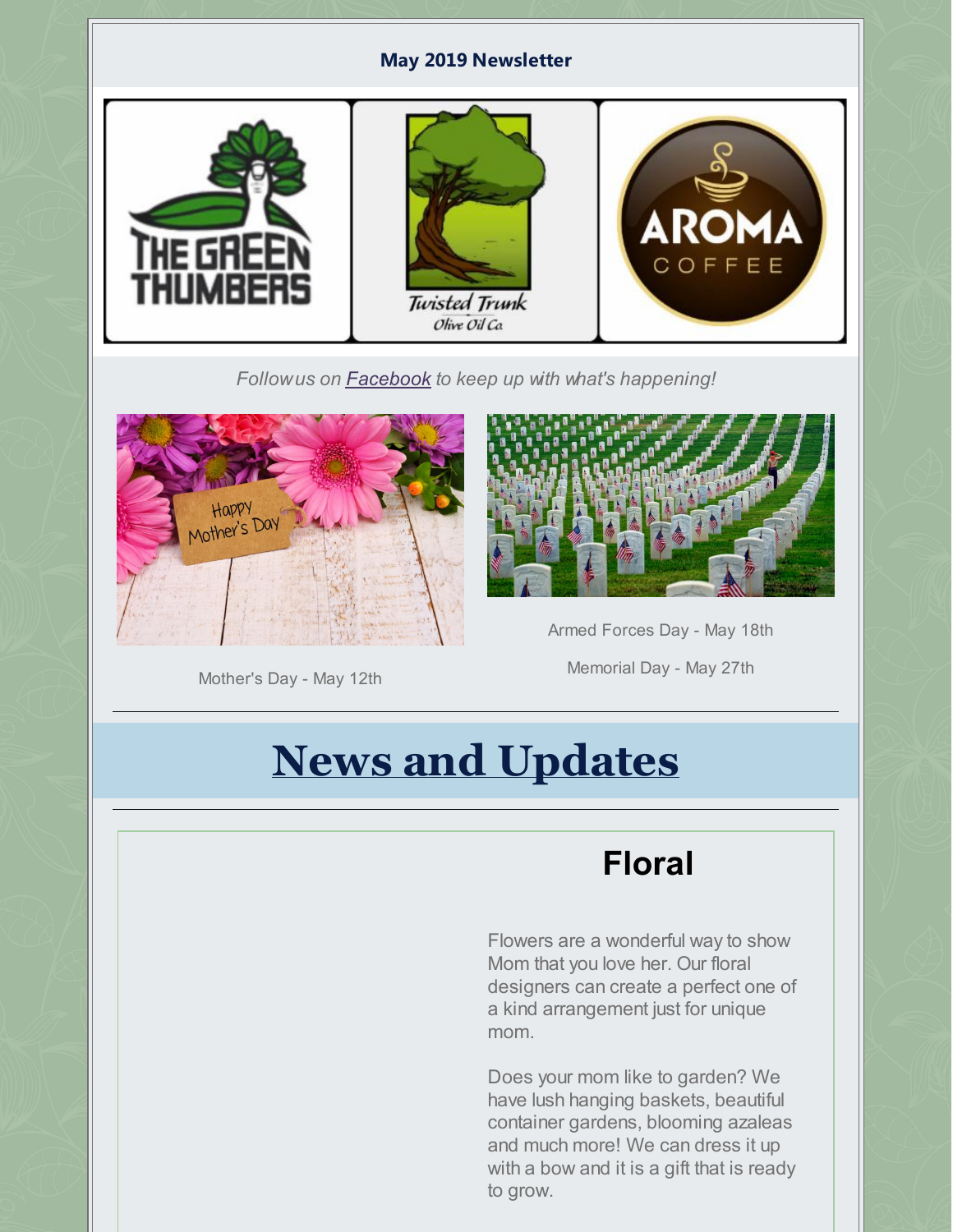

[Check](https://www.facebook.com/pg/thegreenthumbers/photos/?tab=album&album_id=10157326671703669) out just a few ideas here

## **Garden Center News**



## **Gardening 101**

After much anticipation, **Spring has finally sprung!** It's now an ideal time to get your garden started. Are you new to gardening? It's easier than you think to start a new garden. Five simple steps and you're on your way to growing your own food.

1. Choose a sunny and well-

drained location

- 2. Remove all weeds and grass from the area by applying weed and grass killer. Wait just 1 week for grass and weeds to die. If you're going organic, simply remove them with a sod cutter or shovel.
- 3. Place 1-3 inches of Dr. Earth Planting Mix evenly over the area and till under to mix.
- 4. Select and plant our healthy fruit, vegetables or herbs. These hardy transplants are used to our climate and are referred to as 'acclimated' or 'hardened off'. (Note: we only select varieties that will give you the best result for our area)
- 5. For the best results, apply 1 inch of compost around your plants, covering the soil to keep weeds out.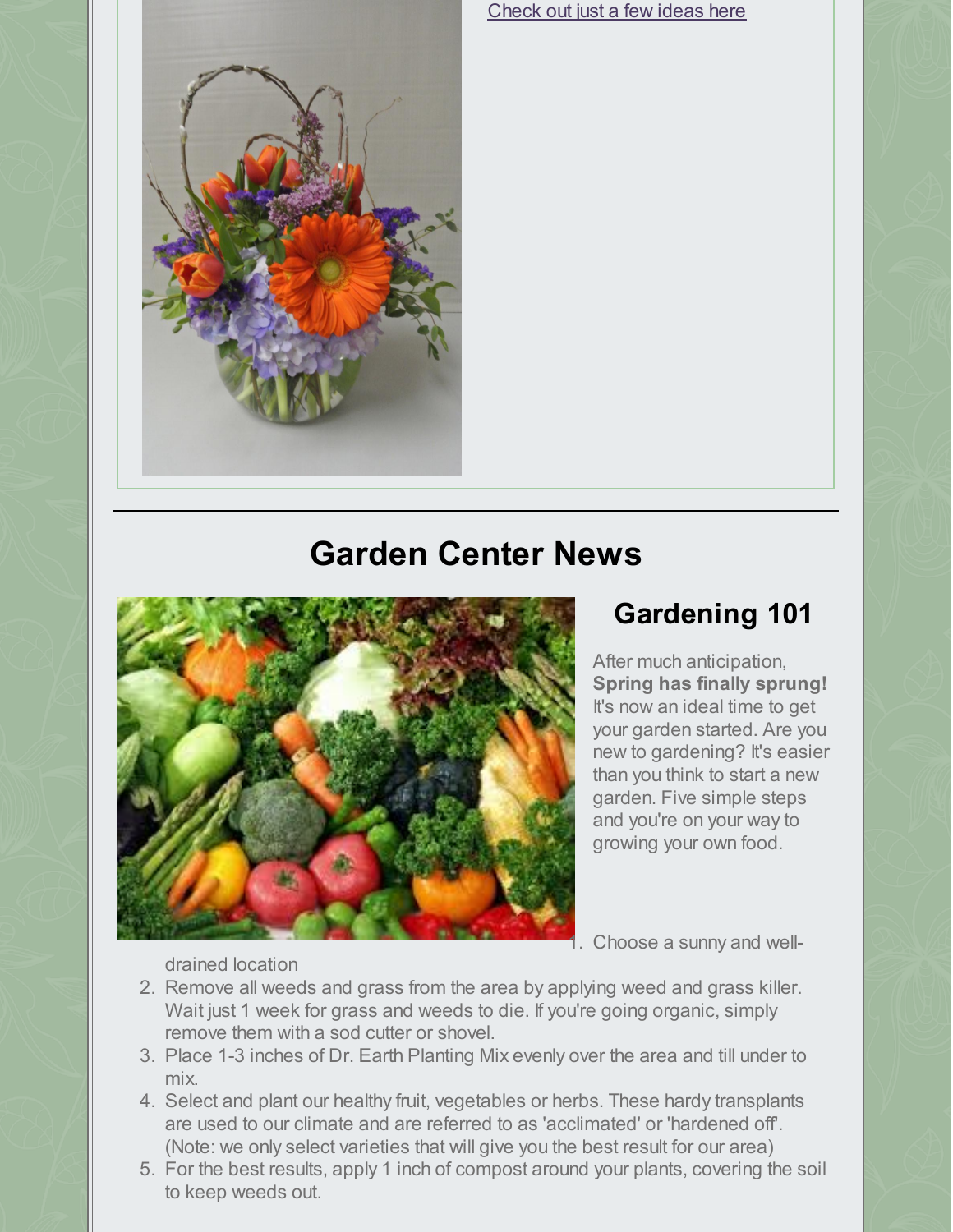Do you have some more questions? We are a complete garden center with experts on staff to answer any questions or concerns you may have. Experienced and knowledgeable, we look forward to being able to help you grow your garden.

## **Organic Gardening**

We offer a full line of organic products. From soil and fertilizer to pest control and disease. More and more people are opting for organic gardening because it is better for our environment and allows us to live more sustainable and independent. Not to mention, it's safer for our children and pets.

Here are our top 10 reasons we enjoy Organic Gardening,

- 1. Keeps chemicals out of you and your family's food
- 2. Keeps fertilizers out of the Mississippi River
- 3. Organic fertilizers don't burn plant roots
- 4. Organic food tastes better
- 5. Organic foods are higher in bio-principles that promote health and healing
- 6. Organically grown plants do better in times of drought
- 7. Save time! Organic fertilizers are applies every other month rather than every other week
- 8. Organically grown plants have more disease resistance
- 9. It's easier- a no-til organic garden with a mulch layer is weed free
- 10. Save more money at the grocery store by growing your own organic food!

## **Plant Spotlight of the Month: Summer Crush Hydrangea - New to 2019!**

Summer Crush is a beautiful variety of the Endless Summer Hydrangea family. With dense and breath-taking blooms, this is exactly what your yard is missing. It offers a profusion of floral quality raspberry red or neon purple blooms.

This shrub is perfect for your outdoor garden, landscape or patio container. It's a perfectly compact shrub getting no



larger than 18-36 inches, so you have a neat and tidy look throughout the Spring and Summer months. It gives a color so vibrant, it's sure to brighten anyone's day!

Summer Crush is ideal for zone's 4-9 and will take anything from full sun to partial shade. This is a re-blooming shrub that will give you blooms from Spring through Summer that last up to 10-12 weeks longer than the average Hydrangea. Summer Crush also show well in colder climates since they are able to bloom on the current season's new growth. So you may ask, how do I prune this new variety of Hydrangea? Well, fortunately less is more with these shrubs! Because they bloom off growth from the current year as well as the previous year, the less you prune the more blooms you will have.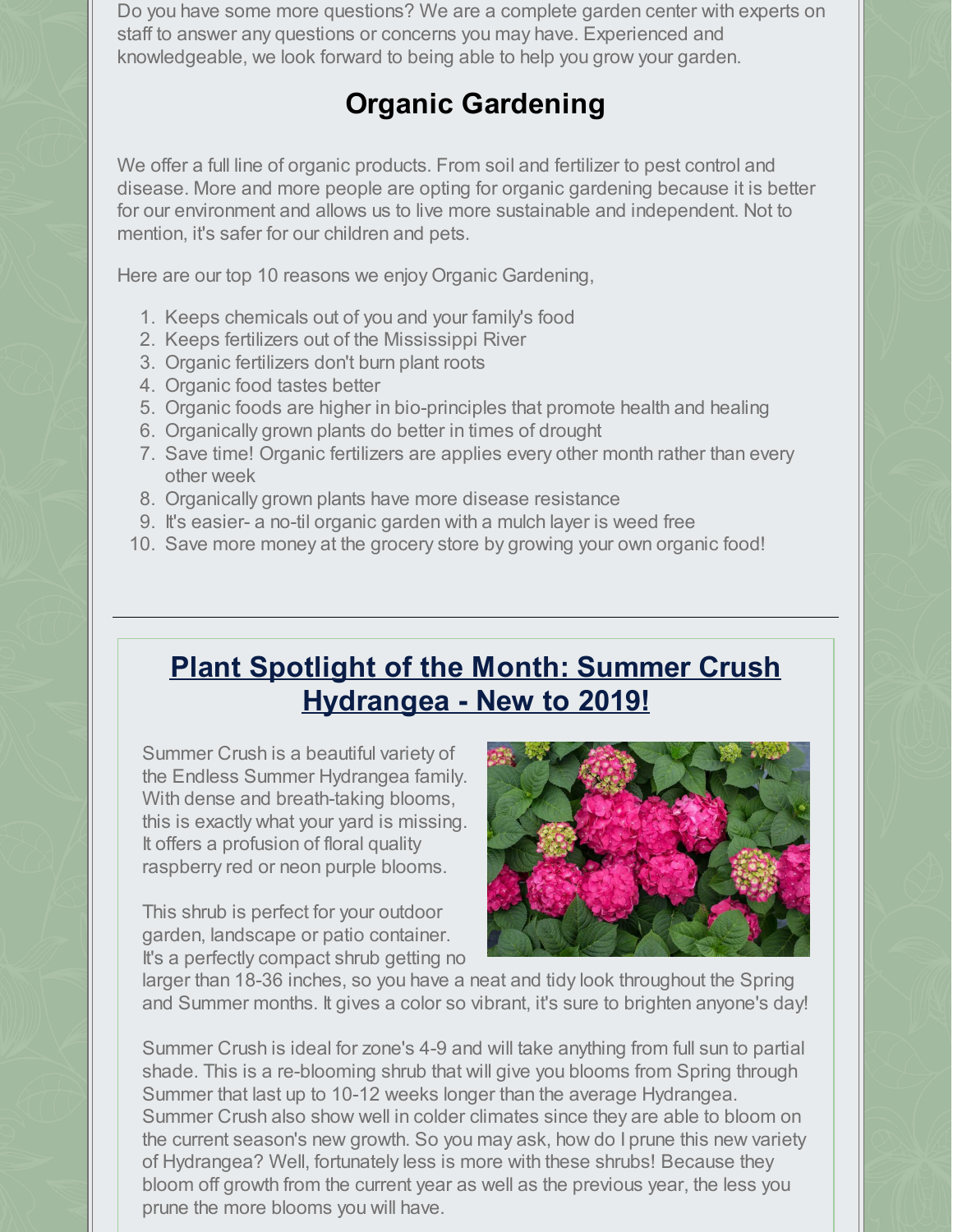Have some fun with your new Summer Crush by easily adjusting your soils pH level. Using a soil test, find your soil's pH level to determine if you need lime, for pink blooms or sulfur, for blue blooms.

Don't miss out on this brand new, gorgeous hydrangea!

# **Aroma Cafe**

#### **Drink of the Month: Strawberry Refresher**

We are bringing in the sunshine with our new Strawberry Refresher.

Made with real fruit juice, we are sure you will want another!

### **Did You Know?**

Our outside patio seating is now open! Enjoy the beautiful Spring weather surrounded by blooms, fountains and good food!

We also serve breakfast. Enjoy a delicious breakfast sandwich with your morning coffee.

Follow us on [Facebook!](https://www.facebook.com/aromacoffeeatthegreenthumbers/)



## **TWISTED TRUNK OLIVE OIL & VINEGAR**

#### **Our pairing of the month is... Garlic Olive Oil & Lemon Balsamic Vinegar**

**BASIL & CHEVRE SPREAD OR PASTA SAUCE**

**Ingredients:** 8 oz. Fresh Goat Cheese 1/4 cup Garlic Olive Oil 1 cup washed and dried fresh basil 1 teaspoon Lemon Balsamic Vinegar

1 teaspoon sea salt (or add salt to taste)

#### **Directions:**

Place the ingredients inside the bowl of a food processor or blender and process until creamy and smooth in consistency. Serve with bread, crackers, pita, vegetables, or as a lovely sauce for pasta or dressing for pasta salad. Adjust seasoning and store tightly covered in the refrigerator for up to three days.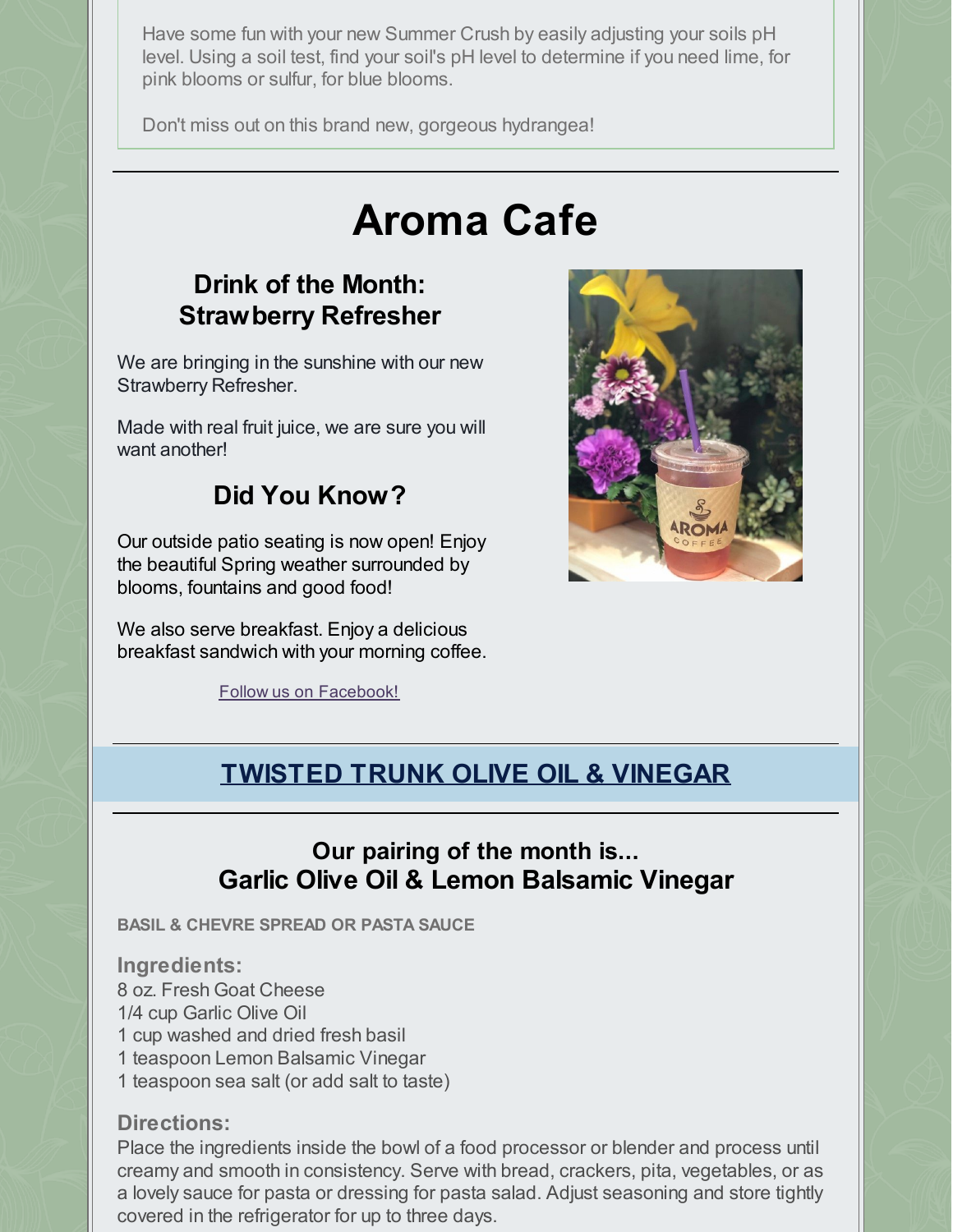#### **Purchase 375 ml size of each pairing and receive \$1 off each pairing bottle!**

## **Twisted Trunk Cooking Classes**

Don't miss our Twisted Trunk Olive Oil cooking classes! A great way to spend time with friends and family, learn some new recipes each class as our local chef Carrie Hillman utilizes our premium olive oils and balsamic vinegars that can't be found anywhere else in town!

#### **MAY 2019**

5/7/19 – Low Carb Love 5/21/19 – French Cuisine

#### **JUNE 2019**

6/4/19 – Vegetarian Meals 6/18/19 – Pasta, Pasta, Pasta

Sign up for the 2:00 or the 6:00 class. It's only \$12.50! Call Today!

# **Landscape**

Spring and Summer are the perfect seasons to enjoy the outdoors, family, friends and food! What a better way to make those memories than around a fire pit?

It's the perfect environment for enjoying S'more's, hot dogs and making great memories with family and friends. Whether you're thinking big or small, The Green Thumber's can help create the ideal space for your area. Our experienced landscaper designers and installers will have your project done before you know it, allowing you to enjoy an entire summer of making memories,